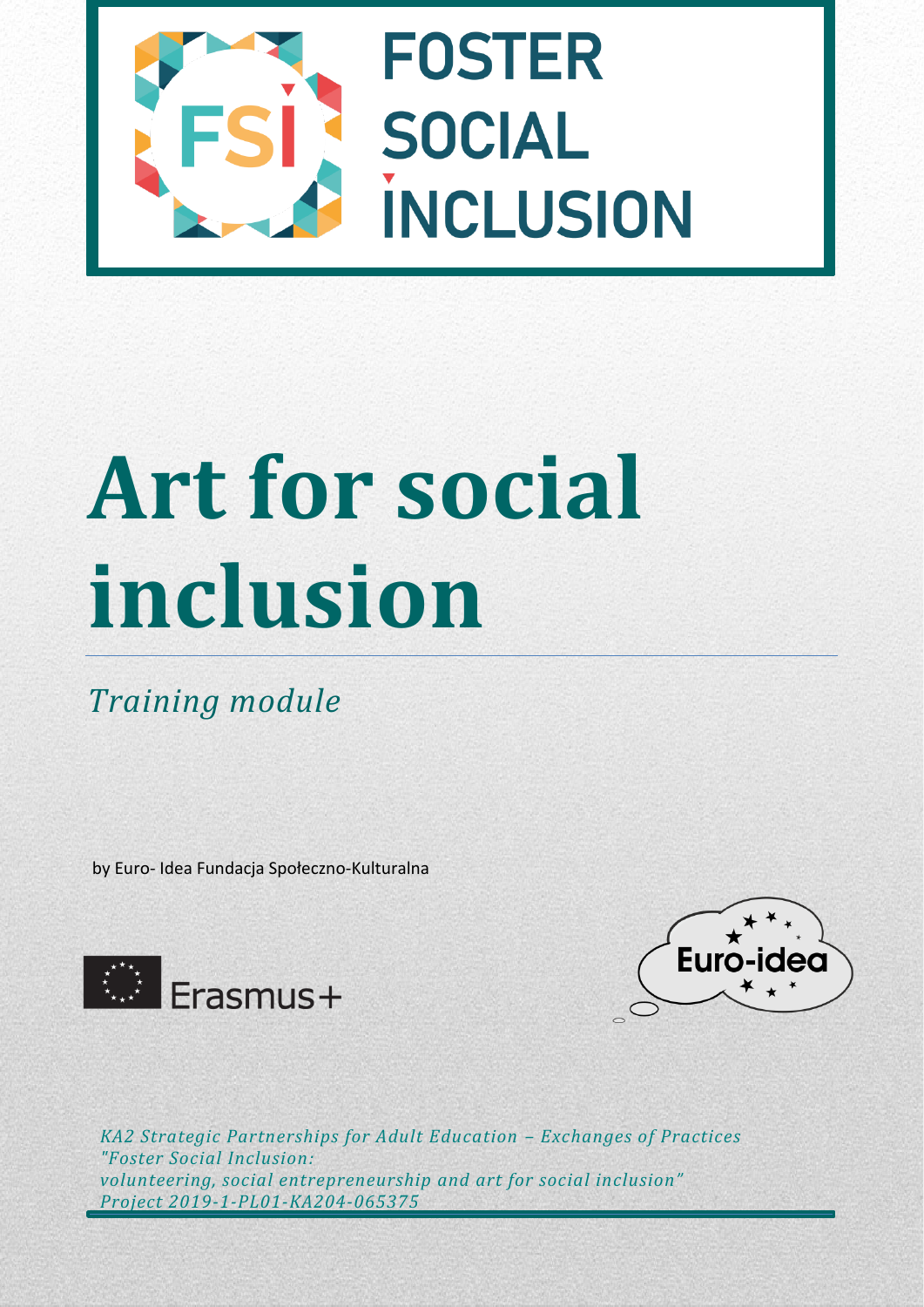



# **The training module description**

# **Art for social inclusion**

**Social, professional and cultural activation of people who are unable to work due to mental disorders using ceramic workshops.**

#### **Specific target audience:**

People with mental health problems

### **Main goal:**

Increasing the social, professional and cultural activity of people who are unable to work due to mental disorders.

## **Detailed objectives:**

- to increase motivation to act and trust in your own strength;

- to increase communication skills of participants (self-presentation);

- to increase professional qualifications and acquire skills to re-enter the labour market (techniques of making and decorating ceramics, traditional objects and souvenirs, solving problems);

- to develop social competences (communication skills, cooperation);

- to extend knowledge about local cultural heritage;

- to combine the newly learned skills (ceramics, using a digital camera) and existing ICT skills (using a computer and using the Internet)

The project aims to make practical use of the acquired knowledge - interest in local cultural heritage, acquisition of new professional competences and the ability to identify available opportunities for personal, professional or business activities.

**The Group**: from 5 to 8 training participants

**Duration:** from 2 to 6 months

**Trainer:** one ceramic trainer/facilitator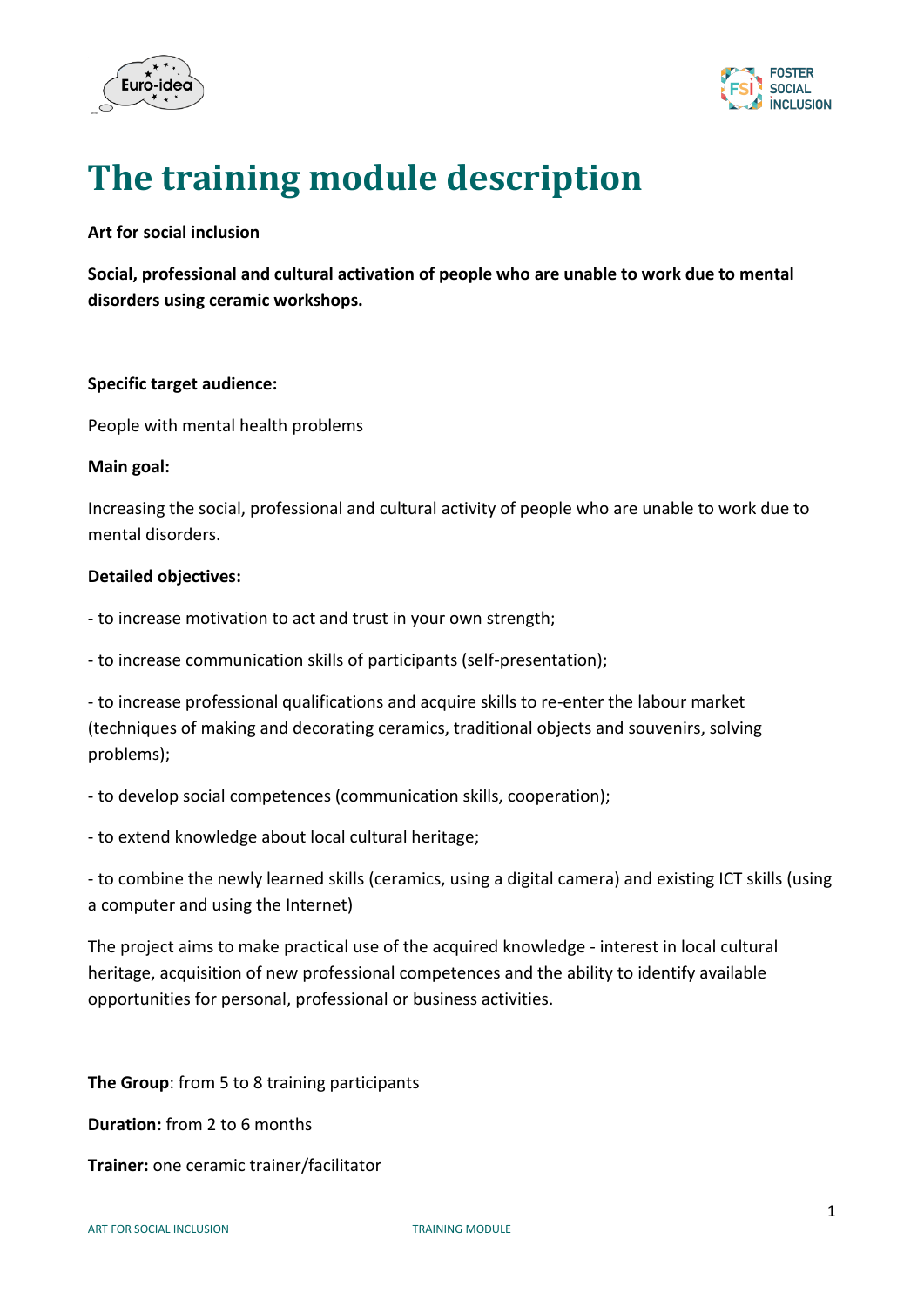



# **THE TRAINING IS TO DEVELOP KEY SKILLS**

- cultural awareness and expression
- learning ability
- social and civic competences
- IT competences

#### **METHODOLOGY**

- Learning by doing
- Constructionism Building knowledge by building things
- Hand mind connection. Behavioural researchers demonstrate, that using our hands for activities stimulates brain activity, promotes mental health, and relieves stress.

#### **KNOWLEDGE**

- local cultural heritage; legends and figures of Cracovian traditions.
- ceramics techniques
- ICT; modern technologies and internet PowerPoint, digital photography, multimedia

materials.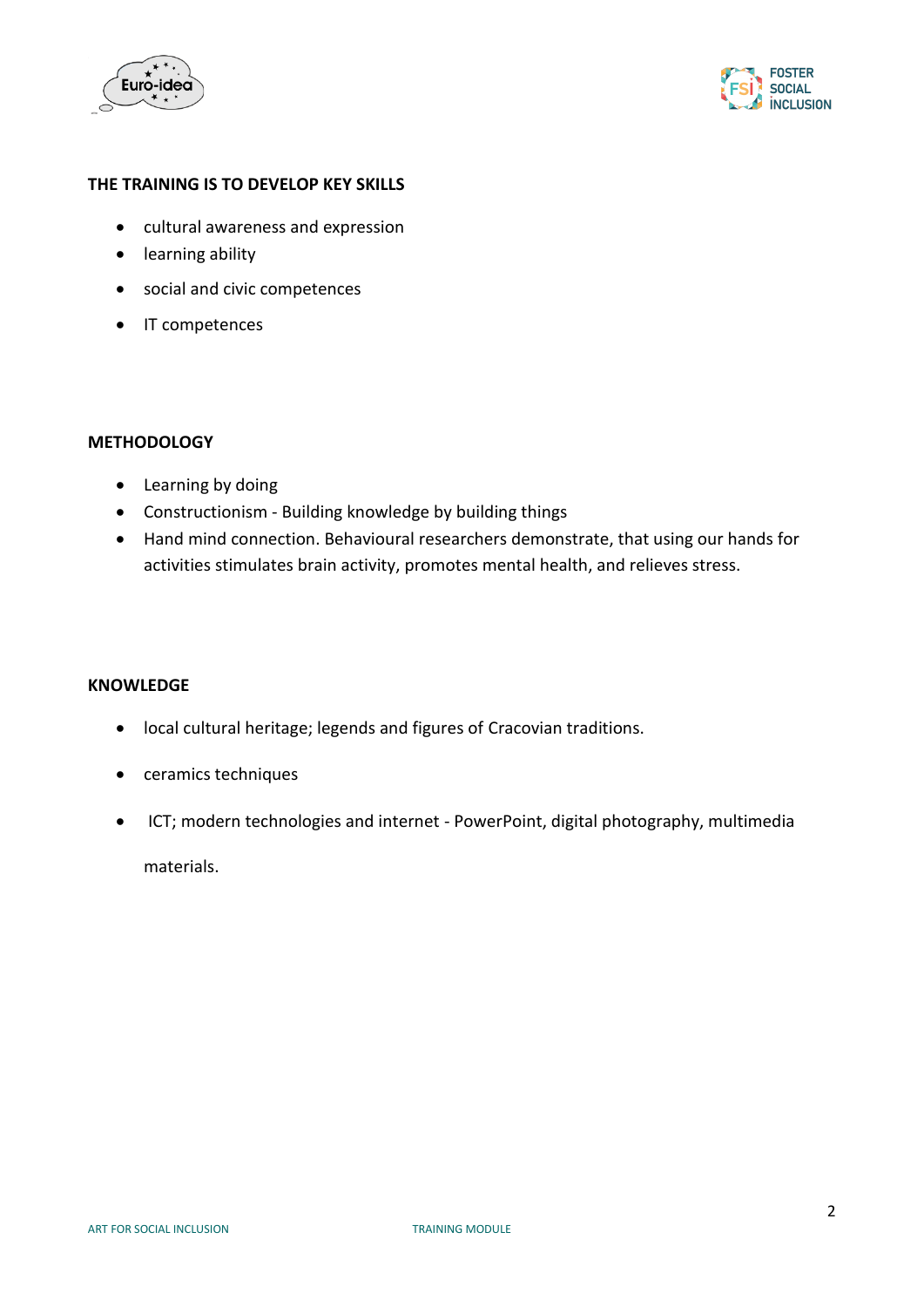



# **Tipsfor facilitators**

# **HOW TO COMMUNICATE WITH WORKSHOP PARTICIPANTS: GUIDELINES FOR FACILITATORS**

# **I. BASIC PRINCIPLES**

When communicating with participants, workshop facilitators should keep three key aspects of the situation in mind. The first aspect is the goal of the workshop, namely, skills acquisition. The second aspect involves a learning environment: meetings are held in groups. The third aspect concerns participants, who are psychiatric patients. Given the above, workshop facilitators have to negotiate several tasks, and they all require sound communication skills.

# **II. FACILITATORS' TASKS**

- 1. Building good rapport with each and every participant
- 2. Sharing knowledge of ceramics with participants
- 3. Providing training
- 4. Creating a communication- and cooperation-friendly environment
- 5. Strengthening verbalisation skills in participants
- 6. Coping with problem situations
- 7. Intentional modelling of communication skills

# **III EFFECTIVE TRAINING**

• The aim of the workshop is to teach your participants how to model objects in clay. For this reason, training will be your basic teaching method.

- Well-organised training involves three steps:
	- o You demonstrate the task and explain how to do it.
	- o Participants perform the task and you tell them how to do it.
	- o Participants perform the task on their own and describe what they are doing.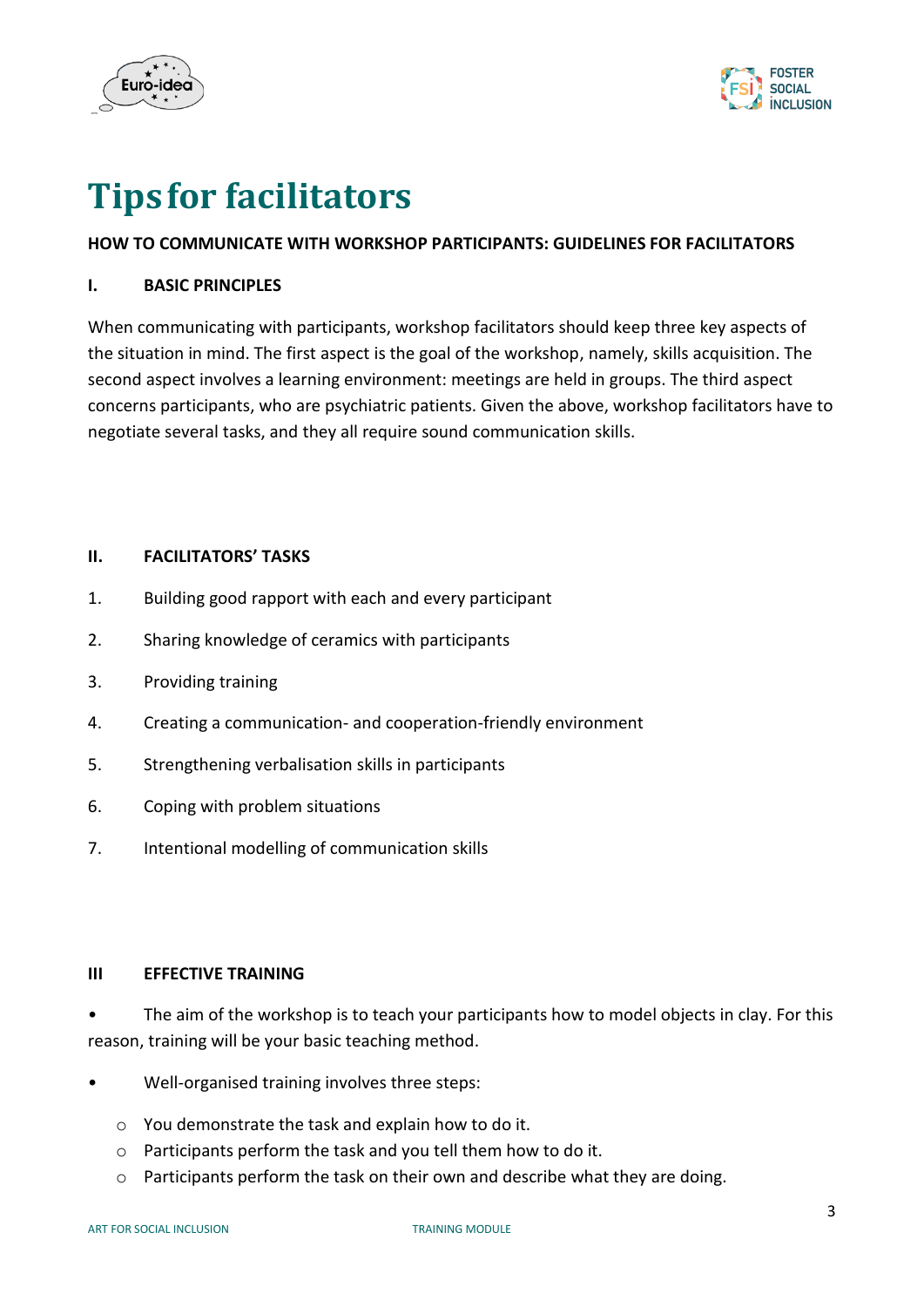



It is important that you organise the task into stages (learning in little steps) and explain why you do a particular thing.

• Your task is to motivate and support participants during training by sharing constructive feedback and praise.

• It is vital that your participants know they can make mistakes and that mistakes are but starting points for improvement.

# **IV STRENGTHENING SOCIAL SKILLS, HARNESSING GROUP POTENTIAL**

• You can encourage participants to speak to the group (by having a round at the beginning and end of the meeting (e.g. by asking questions: "What mood are you coming with to the meeting?")

• It is important that you create opportunities for participants to communicate and cooperate in classroom (by working in smaller groups, working individually as part of a larger team…)

• It is also vital that you model their ability to ask for help, e.g. so that they could ask someone to pass tools, express and verbalise emotions.

• You could also share a random off-topic remark (e.g. "I saw a film the other day") to develop a more informal atmosphere and encourage participants to share spontaneous comments.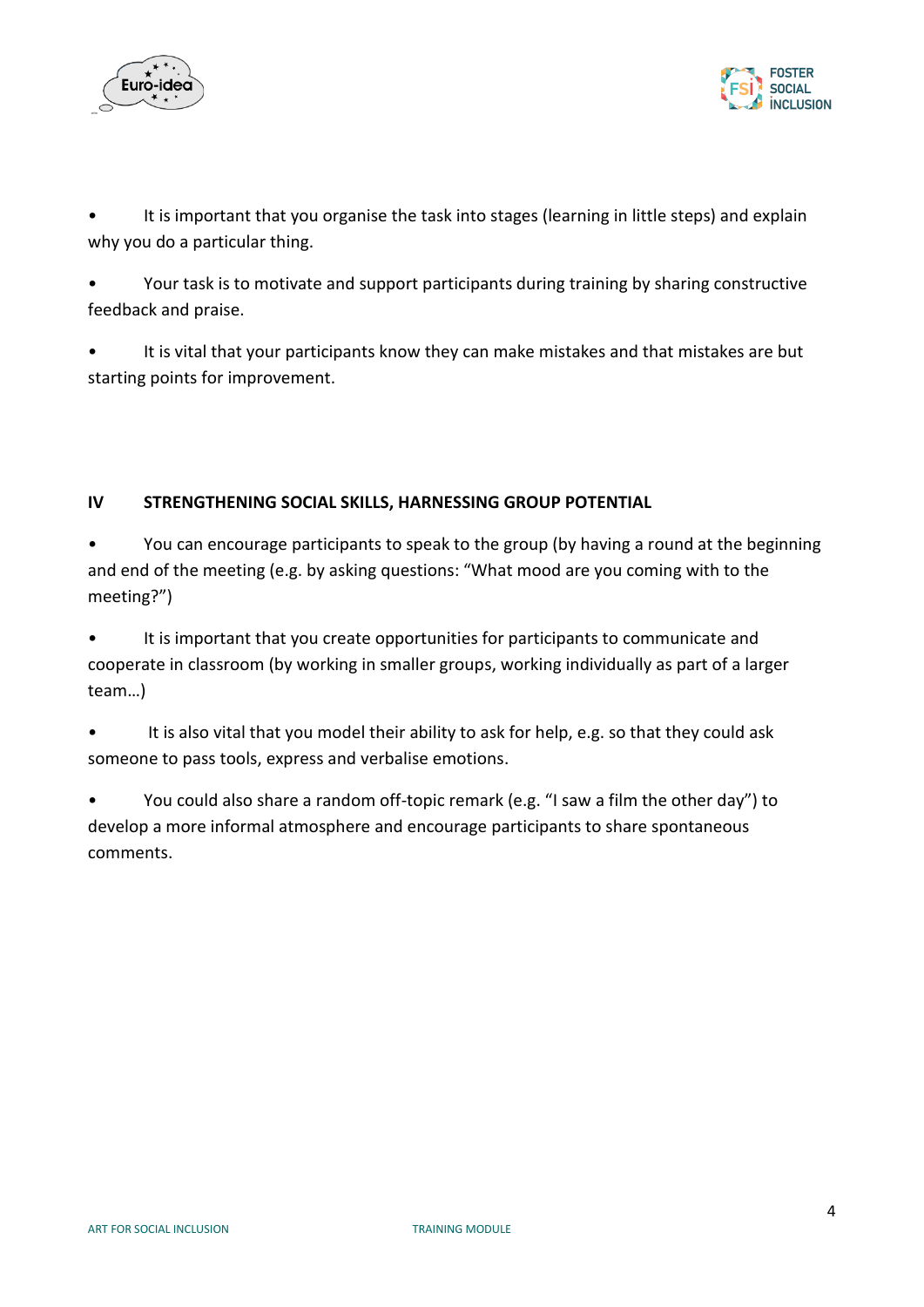



# **The training programme**

Stage I Preparation of workshops;

Stage II Six Ceramic Workshops;

STAGE III Presentation of the workshop results;

STAGE IV Evaluation.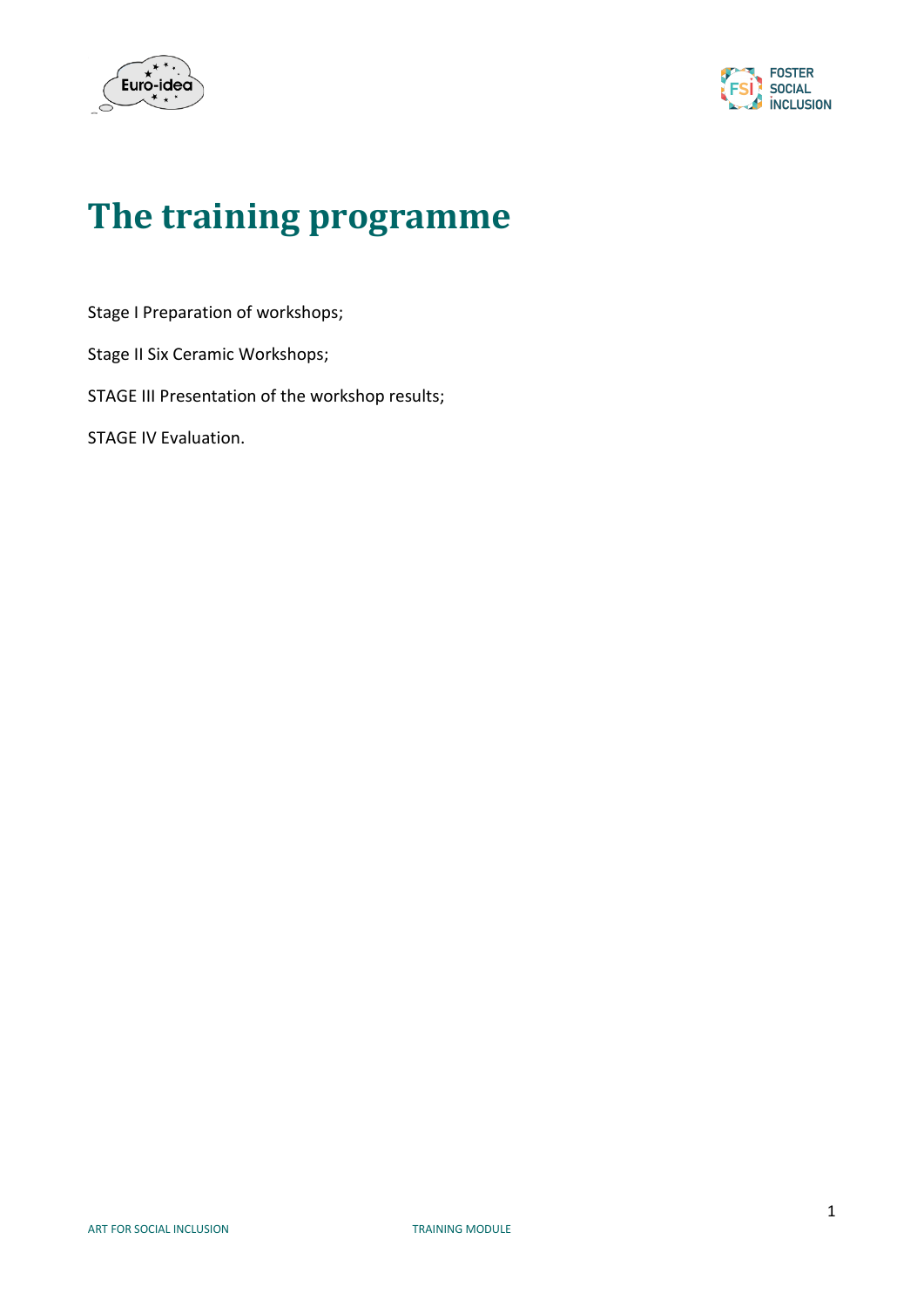



# **Stage I Preparation of workshops;**

The meeting is going on 2.5 hours

# **1.0. Information meeting with workshop participants and carers**

## **1.1. Let's talk about workshop**

OBJECTIVE: 1 To make the participants of the group aware of the benefits of participation in activation workshops, familiarizing them with the general subject matter of the classes; presentation of methods and forms of implementation.

OBJECTIVE: 2 Presentation of the subject matter of workshops, methods of their implementation and time framework.

# **1.2. Co-creating the "get to know each other" table**

PURPOSE: Establishing personal contact with participants

Familiarizing with group members, breaking the ice, fun

Metaplan / participants together create a poster being a graphical abbreviation of group discussions.

# **1.3. Interview with participants**

OBJECTIVE: 1 Diagnosis of knowledge in the field of local cultural heritage; legends, figures, and characters.

REPRESENTATION / SCRIPTING of the local, legendary figures.

A casual conversation about legends and legendary characters as well as local cultural heritage.

OBJECTIVE: 2 Diagnosis of knowledge, skills and competence in the field of ceramics techniques.

OBJECTIVE: 3 Diagnosis of knowledge, skills and competences in the field of ICT.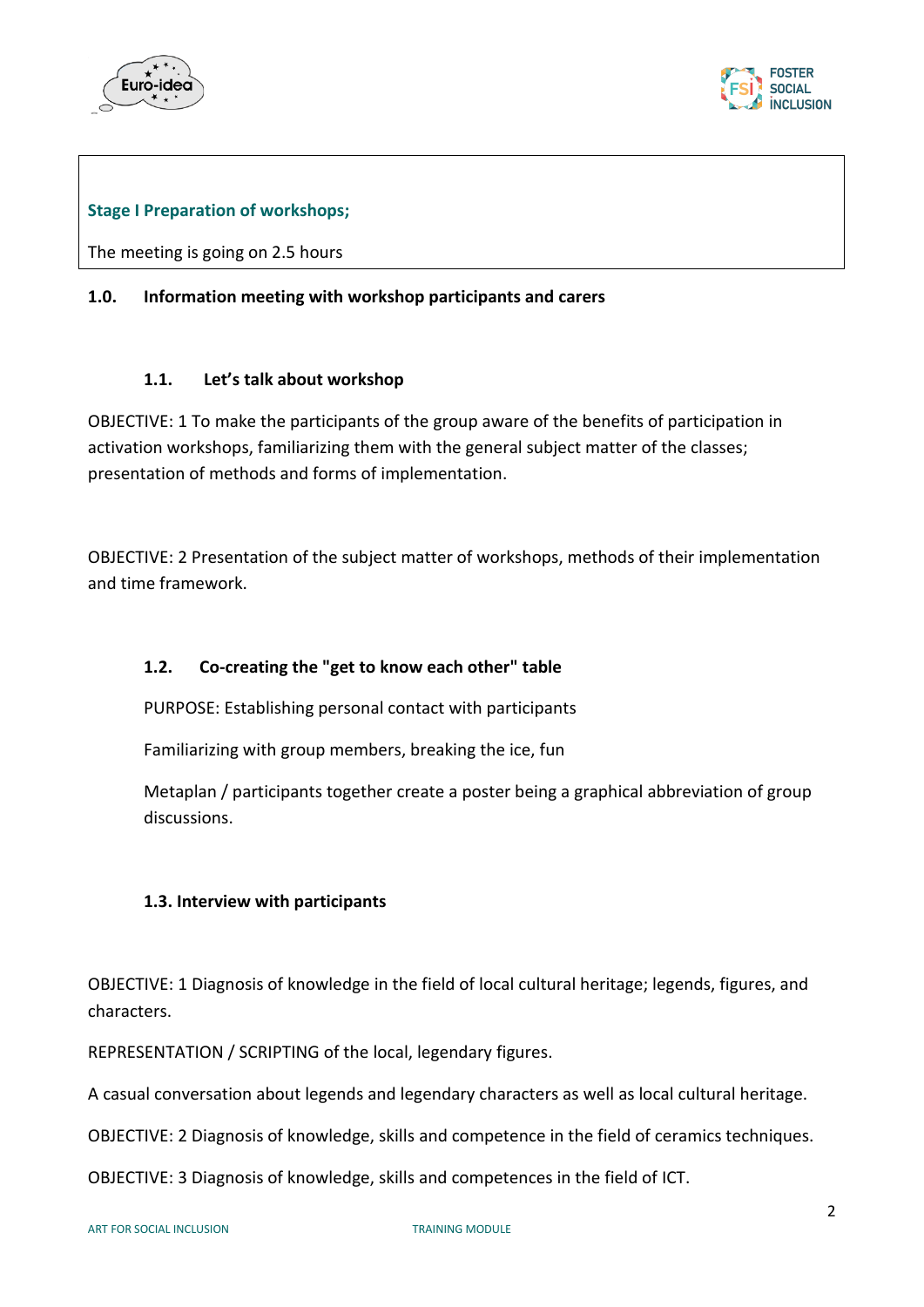



# **1.4 Share a story**

How participants can share their experience, knowledge, and results of training?

OBJECTIVE: 1 Presentation of methods and working tools in ICT frames:

digital photography, multimedia presentations, internet, reportage from workshops, artery to local journal on the OT's website.

OBJECTIVE: 2 Developing the ability to learn;

OBJECTIVE: 3 Presentation of methods for dissemination of results:

Metaplan / participants together create a poster that is a graphic shortcut of training experience.

Idea: Exhibition of works at the museum, bazaar.

# **2.0. A visit to the Historical Museum of the City of Krakow.**

Participants get to know local legends and traditions

OBJECTIVE: 1 Interest in local cultural heritage, acquisition of new knowledge in this area.

OBJECTIVE: 2 Acquisition of learning ability;

OBJECTIVE: 3 Acquisition of new social and civic competences.

#### 3.0. A **visit to the souvenir shop.**

Discovering local souvenirs market.

OBJECTIVE: 1 interest in the local souvenirs market.

OBJECTIVE: 2 identification of available options for personal, professional or business activities.

OBJECTIVE: 3 Interest in local cultural heritage, acquisition of new knowledge in this area.

OBJECTIVE: 4 Acquisition of new social and civic competences.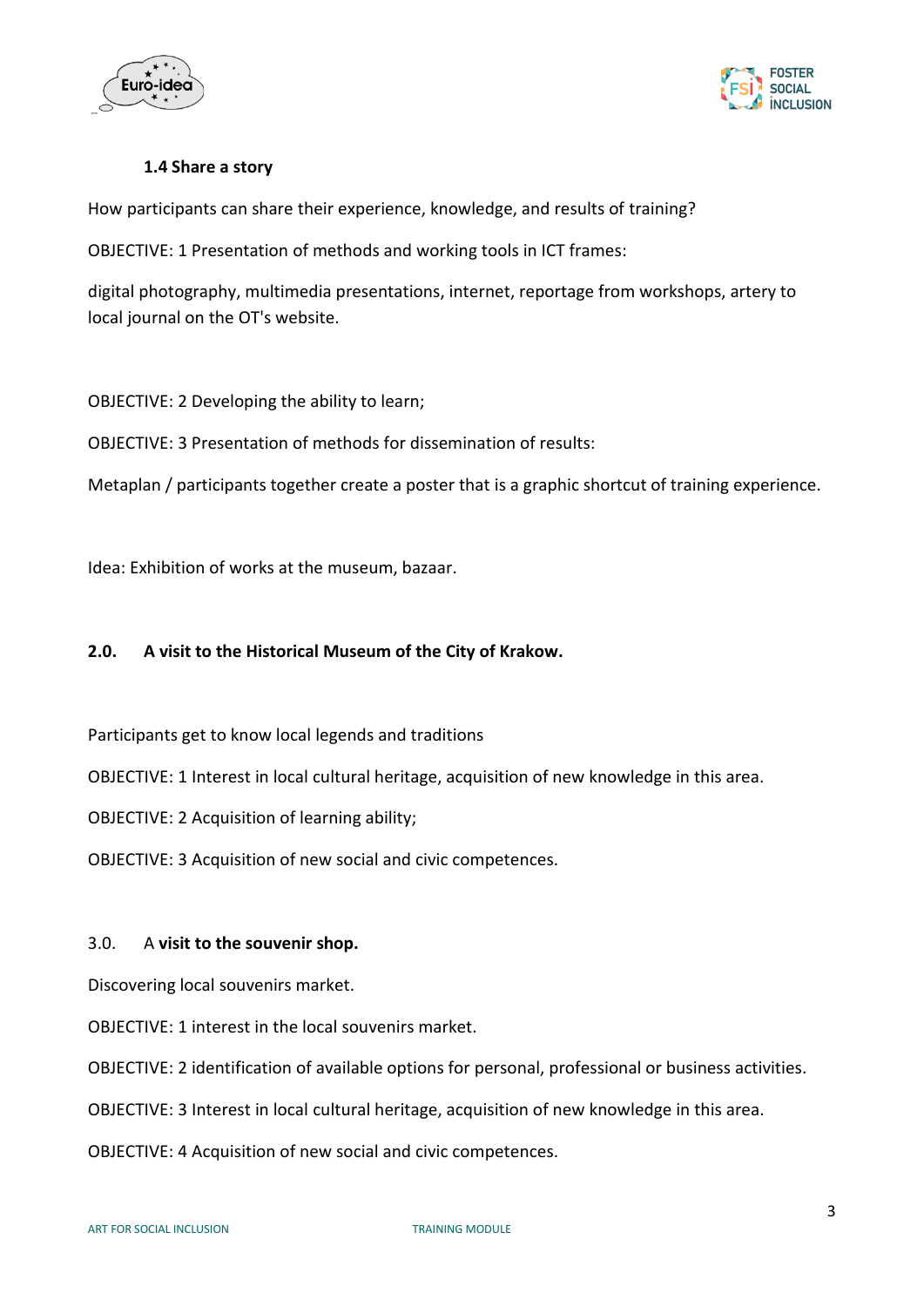



## **Stage II Ceramic workshops**

Classes in small groups (5-8 people).

The workshop is going on 2.5 hours

## **Ceramic workshop 1**

What is a traditional design? Core elements of local and national folklore and design (sharing knowledge from the museum, internet, peer to peer etc.).

Work with: Clay, engobe.

Slab method - " slices" - participants learn how to create them, how to combine them (composition) and to use.

Creation of ceramics in basic Technique - a plate, tiles.

- basic information about ceramics, properties of the clay
- creation of objects in basic technique

Participants make a simple object by combining elements, decorate with motifs of local folklore (example: flowers, belts, etc.).

#### **Ceramic workshop 2**

What is a traditional design, Core elements of local and national folklore and design (sharing knowledge from the museum, internet, peer to peer etc.).

Work with: Clay, engobe.

Coil method - "rolls", "fillets" - participants learn how to create them.

Creation of ceramics in basic Technique - a bottle, a decorated cup.

The antique and contemporary use of this technique.

Participants get to know the prehistoric and more contemporary style of the local cultural heritage and folklore.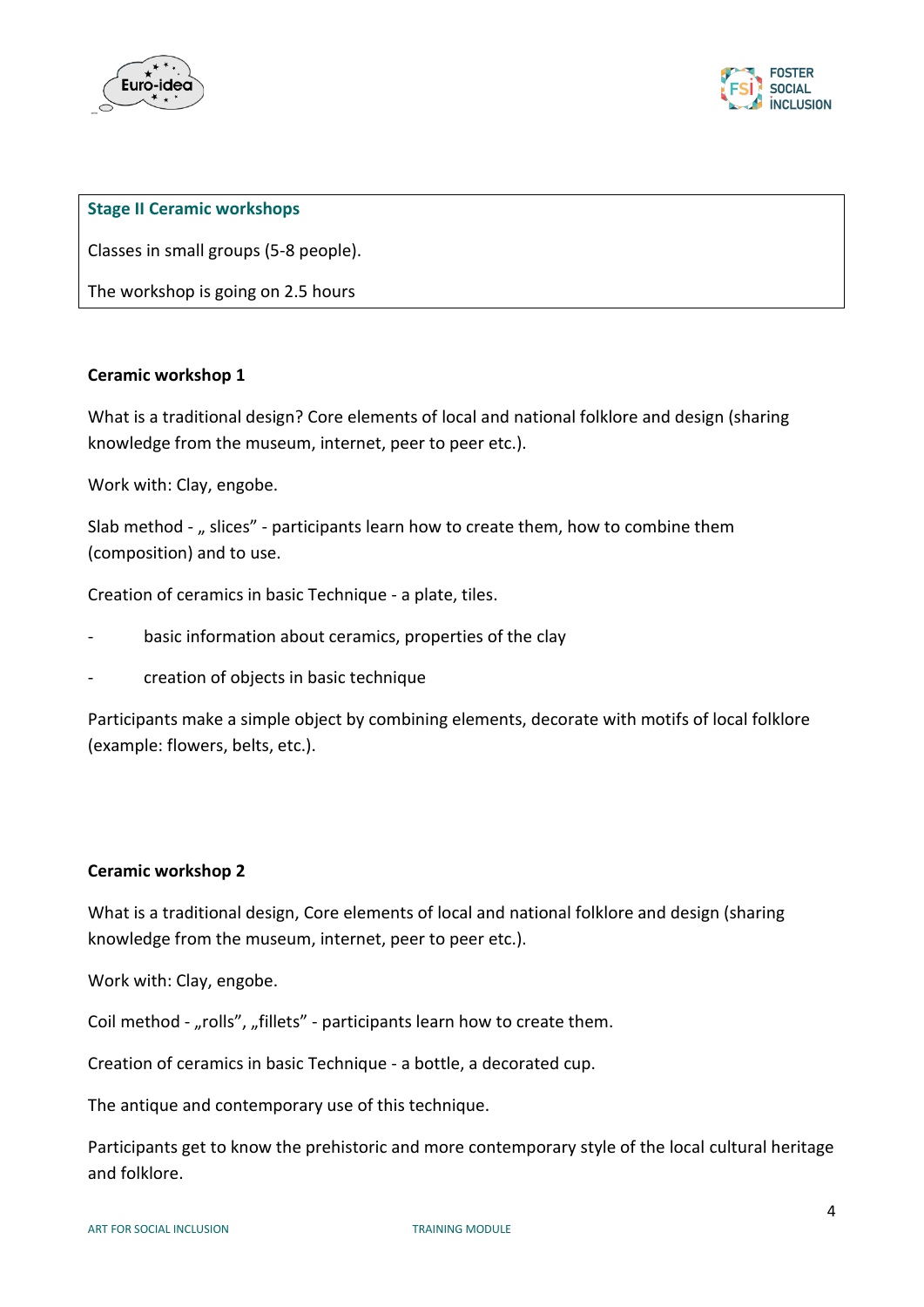



# **Ceramic workshop 3**

What is a traditional design, Core elements of local and national folklore and design (sharing knowledge from the museum, internet, peer to peer etc.)?

Work with: Clay, engobe.

Pinch method - " balls" - participants learn how to hand build "small form", how to combine them (composition) and to use.

Participants get to know the possibilities of a "small form" created from a pinch ball.

Small bells, bowls, ceramic beads or animals are created. Objects are inspired by local cultural heritage.

## Sculpting Methods

Three-dimensional art; sculpture and bas-reliefs (relief methods, imprint, etc.).

Angels, dragons are created. All inspired by the local cultural heritage and folklore.

#### **Ceramic workshop 4**

What is a souvenir, what are its features?

Core elements of souvenirs design (sharing knowledge from the visit, internet, peer to peer etc.).

Work with: Clay, glazes.

Part 1 Glazing tips and techniques – participants improve the glazing technique.

Part 2 Souvenirs creation (individual work, group work, mixed model eg. someone creates a sketch, someone rolls, slices, someone deals with colouring, etc.).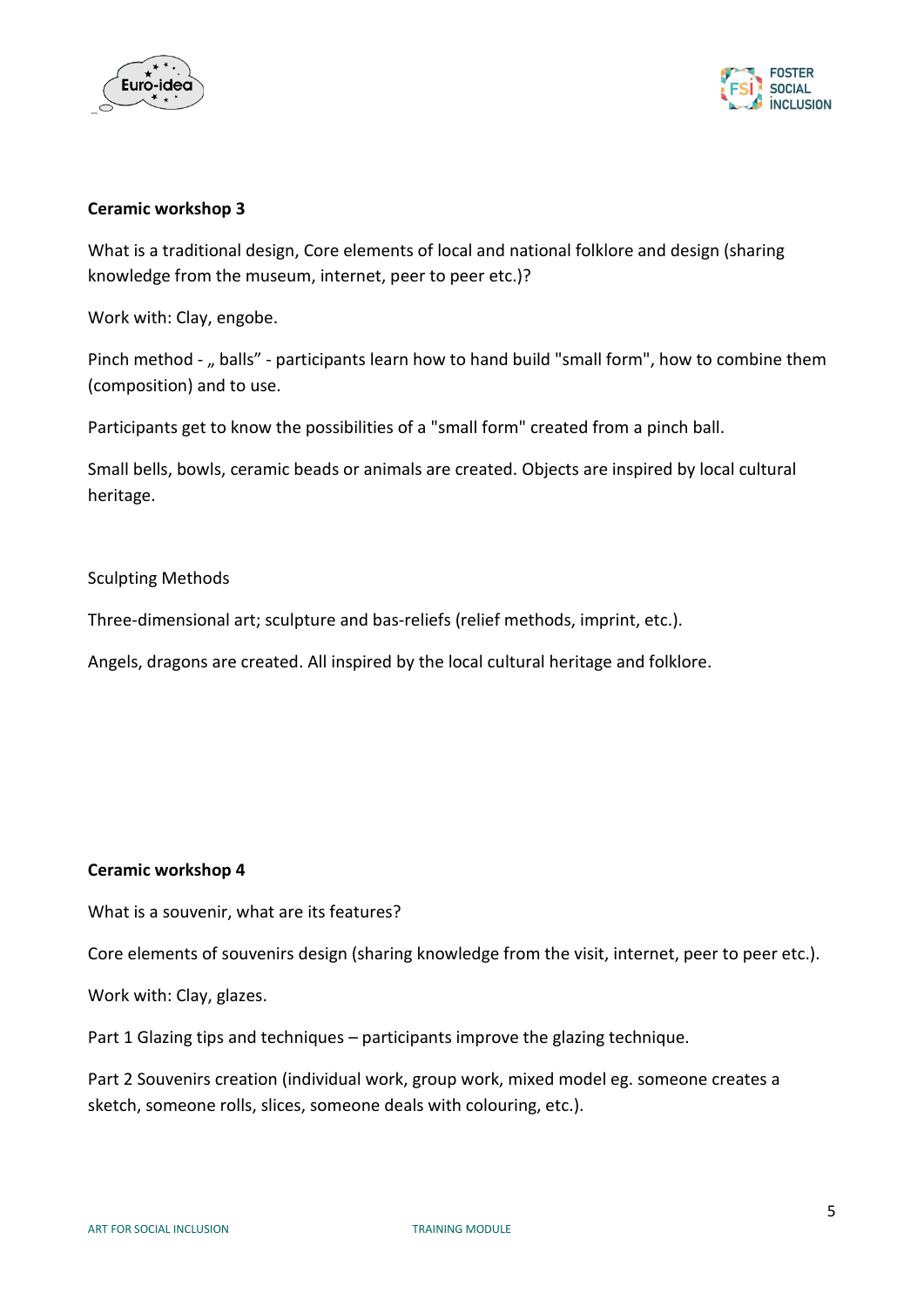



## **Ceramic workshop 5**

How to decorate clay? Core elements of decoration and composition (sharing knowledge from the visit, internet, peer to peer etc.).

Work with: Clay, enamel, glass, oxides.

Working on simple form like tiles.

Part 1 Decorating tips and techniques - Tiles - participants learn how to decorate them, how to combine them (composition).

Part 2 Glazing – participants improve the glazing technique.

Part 3 Creativity exercise - Tiles / mosaic creation (individual work, group work, mixed model eg. someone creates a sketch, someone slices, someone deals with decoration and composition, etc.).

#### **Ceramic workshop 6**

Do it yourself!

Work with: Clay, enamel, glass, oxides.

Part 1 Reflection.

Discussion what we have learned and how we can show and use our new acquired skills.

What can I create for myself, for relatives, for my community, for sale (examples: local souvenirs, decorations, ceramic jewellery or something practical for interiors bowls, cups, plates)?

The workshop footprint. The group decides the project results presentation (exhibition, bazaar).

Part 2 Functional form creation (individual work, group work, mixed model eg. )

Work plan arises from ideas selected as part of the discussion.

Part 3 Various techniques - participants improve their techniques.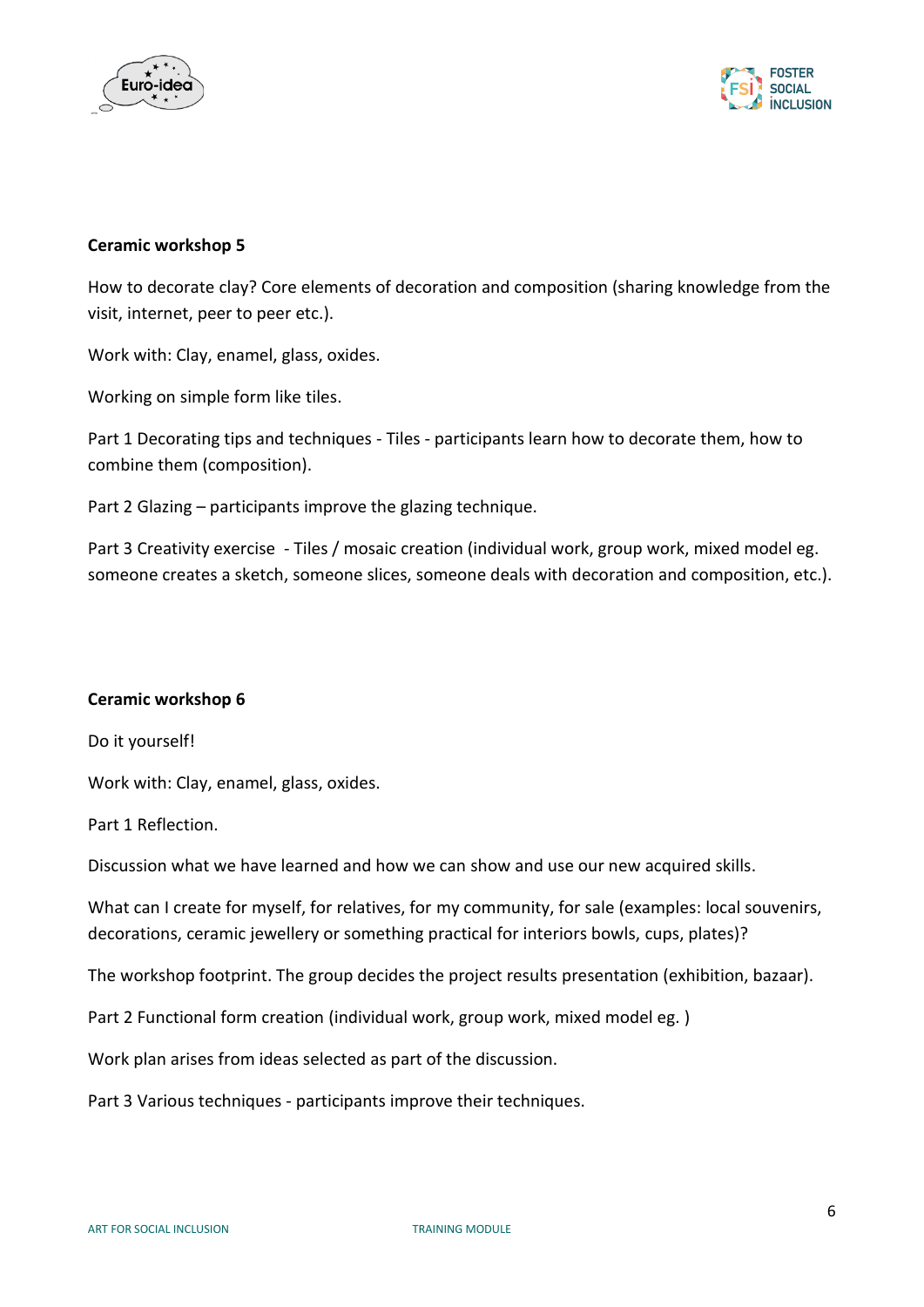



# **Stage III Project results presentation**

# **Presentation of the results of the workshop** (exhibition, bazaar)

An exhibition, or maybe a fair?

Goal: 1 Sharing the results of the workshops.

Goal: 2 identification of available options for personal, professional or business activities.

Goal: 3 Acquisition of new social and civic competences.

**Stage IV Evaluation**

# **Summary of ceramics classes and their evaluation**

6.1. Participants create a "map of impressions"

Goal: 1 Evaluation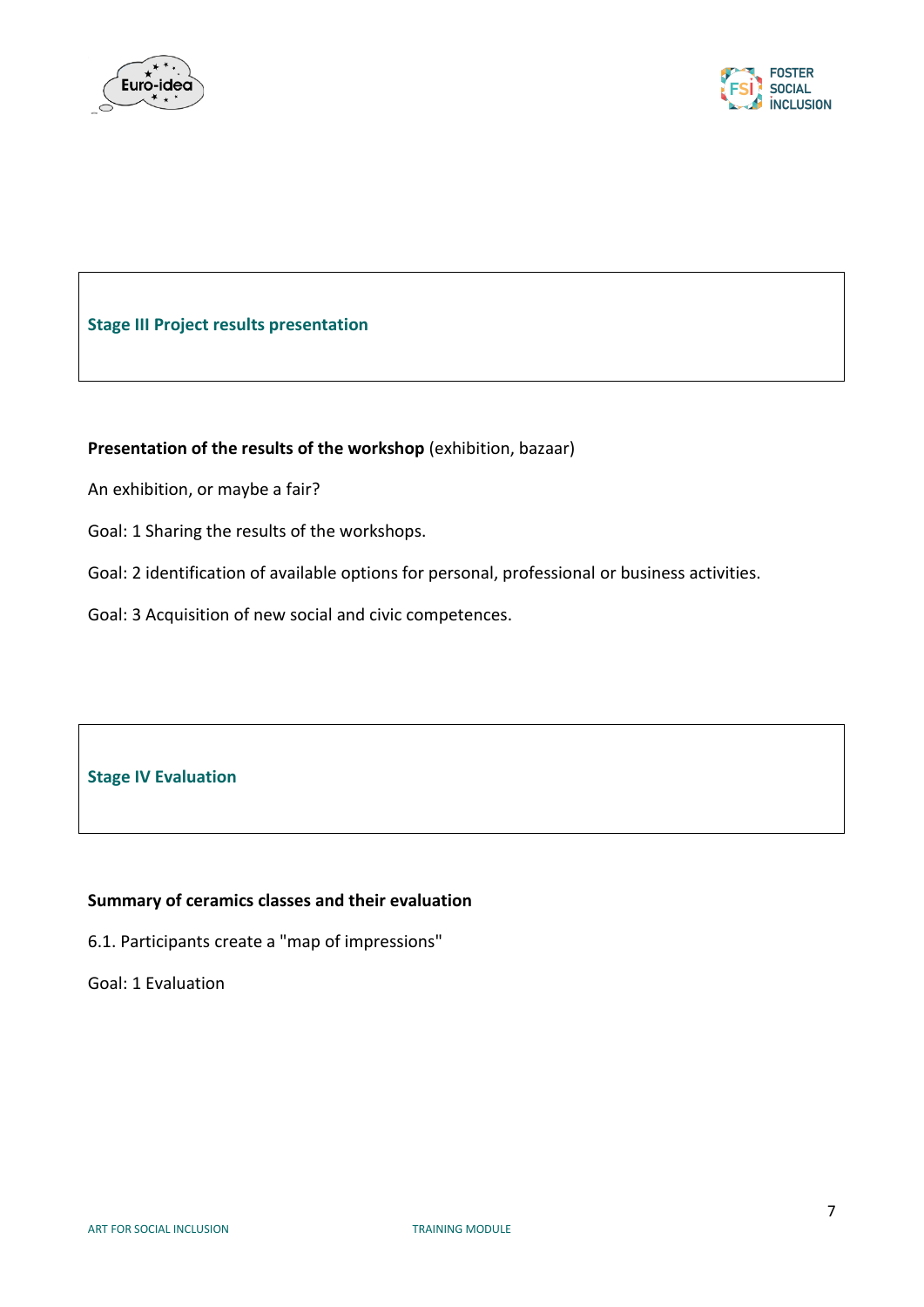

Publisher: Euro- Idea Fundacja Społeczno-Kulturalna

e-mail: euroidea.fsk@gmail.com

www: euroidea.wordpress.com

![](_page_12_Picture_4.jpeg)

Art for social inclusion - Training module by **Euro-[Idea Fundacja Społeczno](https://euroidea.wordpress.com/)-Kulturalna** is licensed under a [Creative Commons Attribution-NonCommercial-ShareAlike 4.0 International License.](http://creativecommons.org/licenses/by-nc-sa/4.0/) Based on a work at [https://www.fostersocialinclusion.eu/.](https://www.fostersocialinclusion.eu/)

![](_page_12_Picture_6.jpeg)

This project has been funded with support from the European Commission. This publication reflects the views only of the author, and the Commission/National Agency cannot be held responsible for any use which may be made of the information contained therein.